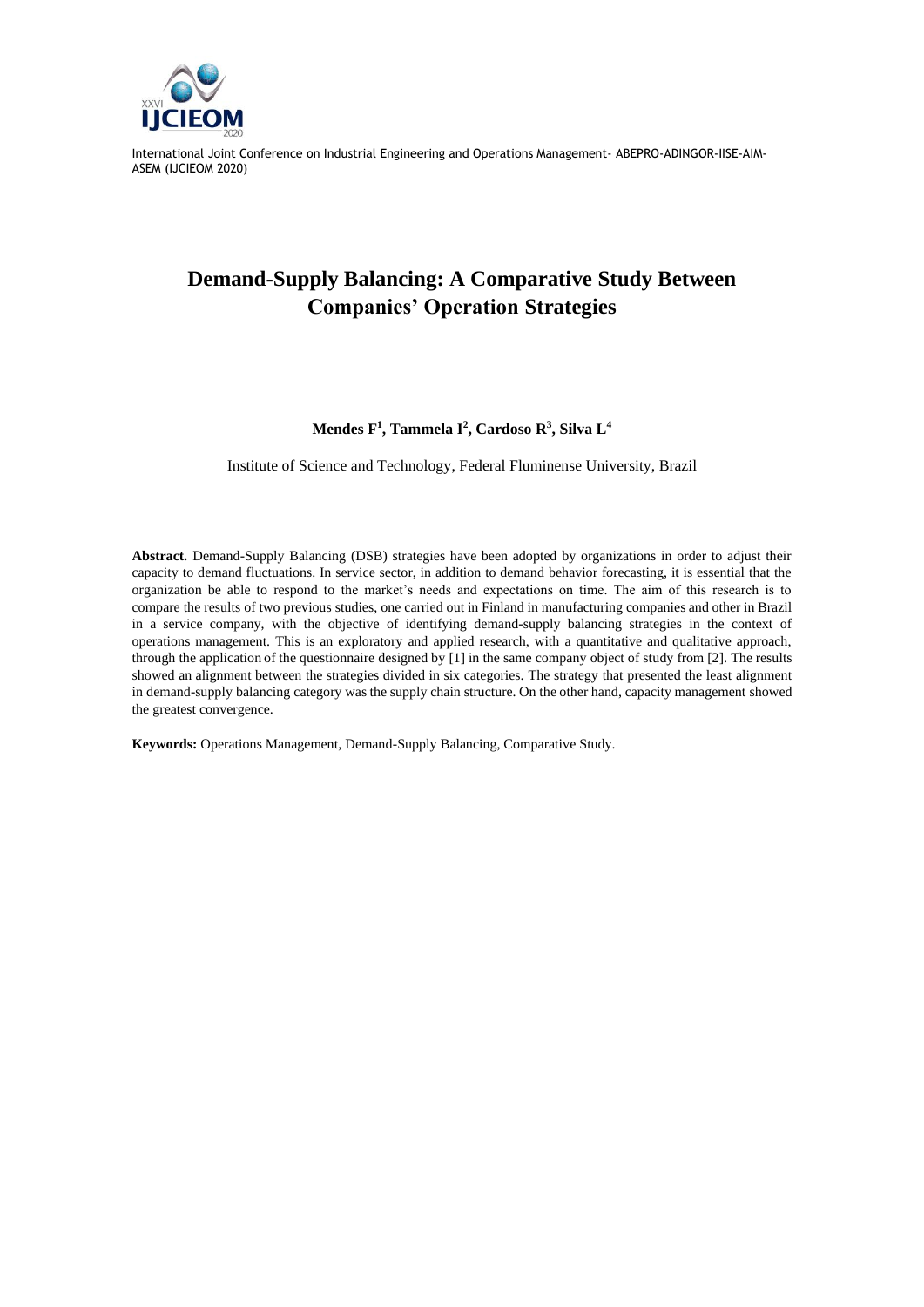

#### **1 Introduction**

Demand-Supply balancing (DSB) is presented in many companies' operational context. To respond to the dynamic of demand fluctuation scenarios, companies adopt operation strategies to guide management process in face of constant adaptation needs. Demand oscillations must not be accepted as inevitable, as operational management systems must work to mitigate the volatility combining several strategies [3]. One strategy is the adoption of mechanisms for demand behaviour forecasting. Operation management considers these estimations to make decisions concerning to production and capacity adequation [4]. The lack of management of these uncertainties related to demand has generated additional costs in some industrial and services sectors [5, 6].

Oil and gas exploration and production (E&P) service chain, in general, follows the investments surge by the companies in the sector. These E&P companies tend to direct their investments due to the perspectives of oil barrel price's oscillation in the international market [7]. Barrel price's cost decreased from US\$ 90.00 (January 2015) to less than US\$ 40.00 (May 2016). This fact has influenced the decision of E&P companies to delay or cancel investments in the sector, in Brazil, between 2014 and 2016 [8]. Oil price negative fluctuation coupled with an adjustment in companies' governance and market strategies that contributed to a reduction in investments and a generation of a demand crisis in E&P industry [9]. Service providers, in Brazil, faced a demand crisis during the mentioned years that caused problems related to DSB factors, forcing companies to search for a better understanding of market concepts and improvement of competitiveness to ensure business sustainability [10]. Companies need to learn to deal with market fluctuations, especially in services market where exists great volatility. Operations management systems together with management strategies must seek for actions to mitigate the demand variation inherent to the service industry [3].

All these scenarios, aspects and impacts of services market in the context of oil and gas industry in Brazil, affected the company studied in this research. From 2015, because of the demand crisis from the oil price decrease, the company facilities capacity level was significantly reduced, forcing the organization to adopt a different operations management strategy to adapt to this new scene. [2] in his research, identified and described an operations management model that was used by the referred company for demand crisis scenarios. The focus was the identification of the management model and the strategies used by the company. However, a comparison between the strategies adopted by the company and others that went through the same situation was not carried out as can be seen in other studies [1, 11, 12, 13, 14]. [1], as example, identified and analyzed several practices of manufacturing companies in Finland, describing how they managed with demand fluctuations in their operations in DSB spectrum. The authors' discussed various aspects of process assessment and identified factors that could be influenced and adapted in situations where there was demand variability.

The authors of this research argue that expanding and probing [2] previous study would be beneficial to the oil and gas industry and would improve the knowledge on the subject. Therefore, the research question follows: How to reduce the gaps in [2] research and improve the knowledge on DSB in the company studied? In order to reduce this academical hiatus and generate more subsidies for the results found in [2], the objective of this research is to compare the strategies adopted by companies to adapt to situations required in DSB based on [1] research applied in the service company studied in [2]. As result, this research aims to identify the strategies that coincide between the two mentioned researches, expanding the knowledge generated by [2] and bringing a greater light to the sustainability of oil and gas E&P service companies since the DSB strategies are important to ensure the continuity of companies' operations and their competitiveness.

### **2 Theoretical Foundation**

For a better understanding of the strategies adopted for companies that operate in DSB scenarios, it is necessary to present some aspects of demand and its oscillations, capacity and demand management, and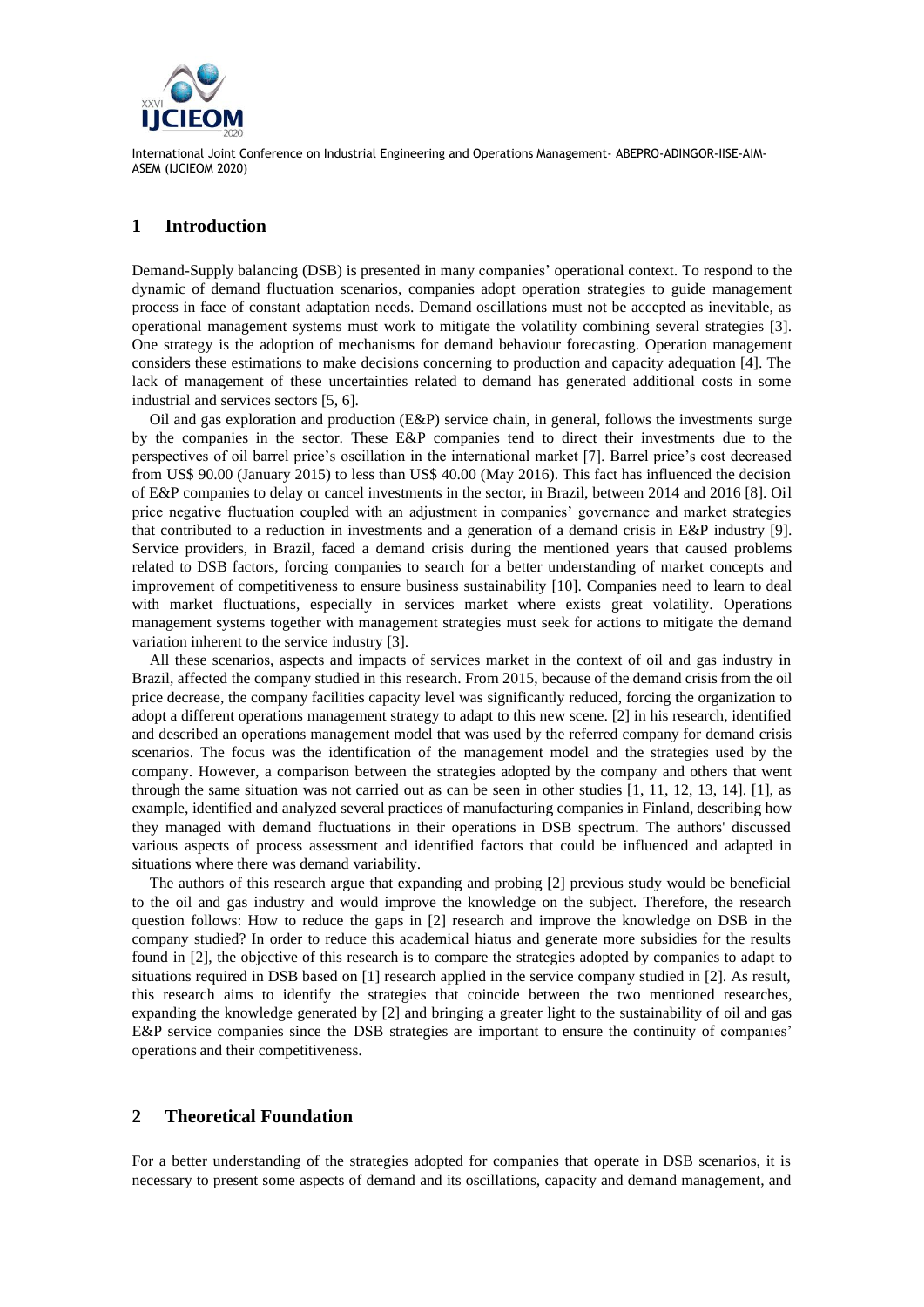

previous studies, as following.

#### *2.1 Demand and its Fluctuations*

Demand can be defined as the quantity of a product or service that a consumer wants and is willing to purchase for a certain price, in a defined time and in a delimited market [15]. Demand is the search for a certain product, that is established by various quantities, that consumers are willing and able to acquire due to the various price levels

in a given period of time [16]. [17] couple up demand definition with the supply one because the interdependence that one term has on the other in market dynamics. The authors defined this interaction as the model of how the market behaves, providing the basis for the comprehension of trends transformation in most scenarios. Demand depends on variables that influence consumer's choice, such as good or service price, other goods price, consumer's income, individual's preferences and habit, seasonal factors, consumers' location, credit availability and culture [18].

Environment multiple seasonality can be considered the main cause of demand fluctuation [19]. The author stated that the organizations' major challenge is to adjust products and services offered by balancing capacity utilization and processes' productivity with the quality perceived by customers. Demand variability for services is very pronounced and is the consequence of our habits and culture, which cause fluctuations in demand, leaving companies with idleness in some situations and queues in others. Oscillations in demand for services cannot be considered as certain, as service systems can mitigate fluctuations in demand through measures in their competitive strategies aiming company's profitability maximization [3]. Demand fluctuations are the result of the heterogeneity of customer profiles, and it has become a problem for operations management [4]. According to [4], sporadic variation is a normal feature of any demand, which will present ups and downs periods.

Demand fluctuations are an expected behaviour even in the best market supply strategies as organizations must adjust their operations due to the lack or surplus of products [20]. The author stated that these oscillations are the result of uncertainty conditions to which demand is subjected. It is important to understand the phenomenon and the strategies of demand and capacity management in service companies.

#### *2.2 Capacity and Demand Management*

[21] argued that it is necessary to avoid factors that generate demand instability and proposed two strategies to demand and capacity management: a) for low complexity operations: varying the capacity in the same proportion as the demand fluctuation, focusing on team adequacy through staff turnover and training; and b) for highly complex operations: avoiding capacity variation and reducing variable costs as much as possible maintaining a highly qualified and focused teams in long-term planning.

[22] stated that managers need to anticipate demand fluctuations as early as possible, so that they have more options in their strategy portfolio. The focus is on assets management and effective investments. An important factor in capacity management is human resources at operational level. [14] evinced that the operational management strategy should seek for the advantage maximation in business, especially in highly complex scenarios, such as the adoption of flexible manufacturing systems, increase in technology use and reduction in the number of working people. In demand oscillation scenarios, organizations must look for a horizontal alignment in their strategies, with marketing, operations and finance complementing each other, providing guidelines, decisions and actions consistent with DSB needs [23].

Product cost is a factor considered to be influential in demand fluctuation. To mitigate the amplitude of these variations, one of the alternatives is to reduce the cost per unit produced and to forward this reduction to prices, decreasing costs with raw materials and overhead-labour that does not add value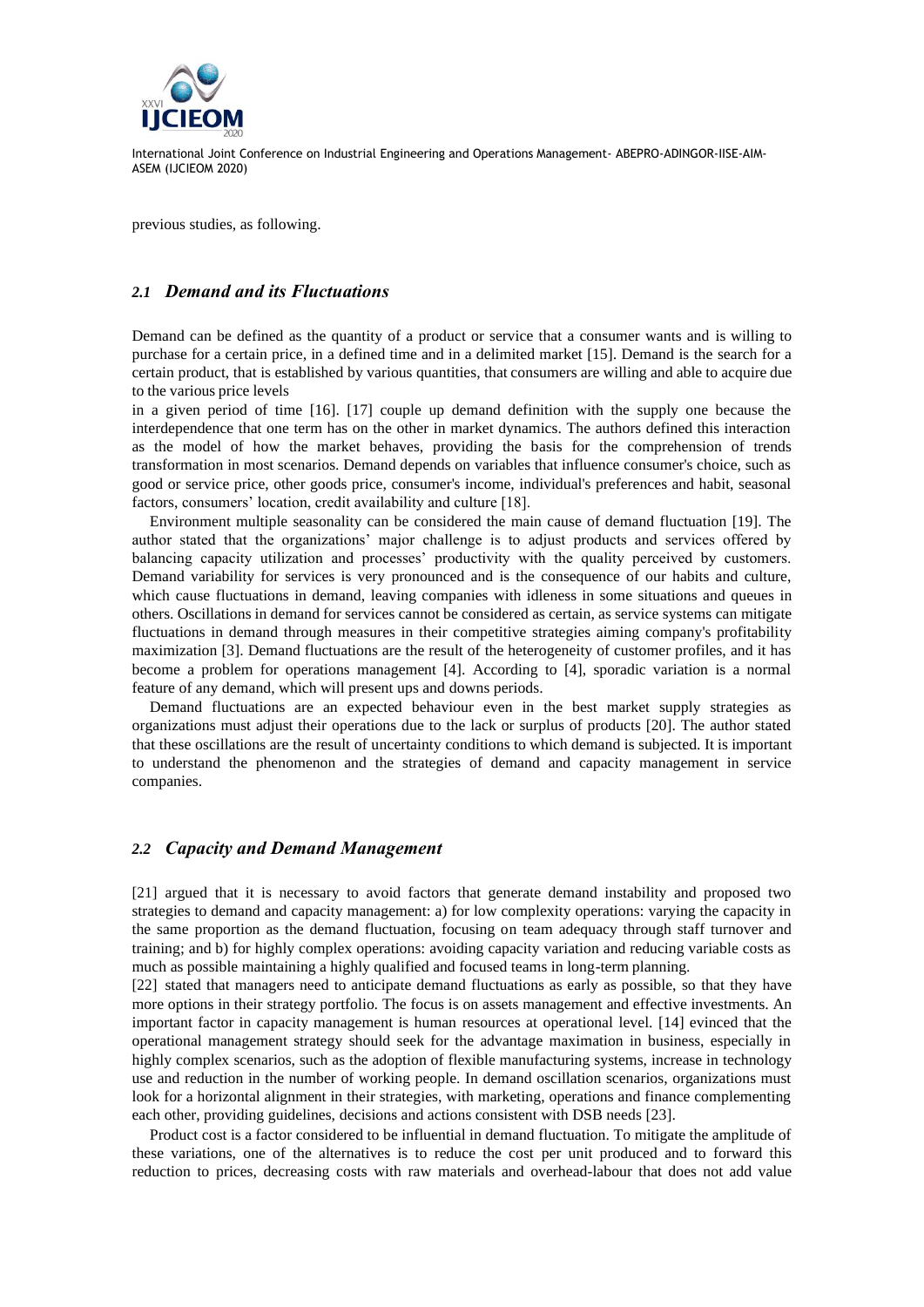

directly to the product or service [24]. Planning sector must contribute to balance eventual conflicts between demand and capacity, reducing inventories and keeping workforce stable, minimizing production costs [25].

Capacity management options are more numerous than demand ones, however there is a symbiosis between both options, so that the adoption of an option can influence the entire system [26]. The authors stated that demand management is the attempt to predict and understand demand behaviour, while capacity management is the exercise of allocating the necessary resources to meet demand, hence the interdependence between the two concepts and the strong influence of customer's decisions in both instances.

A set of strategies was proposed by [27] in order to reconcile capacity management with demand management, trying to establish a balance between these two aspects. [28] stated that companies have been searching for manners to respond to market fluctuations induced by customers and competitors through technology. Companies can adopt strategies to deal with demand management, as: a) proactive strategies: product modular design, differentiation postponement and make to order; and b) reactive strategy: create inventory buffers to reduce the demand uncertainty effect [12].

When demand fluctuation scenarios are identified, organizations tend to revise their strategy model. [29] presented the fundamentals of how Japanese companies reacted to demand crisis in the 90s. Current manufacturing configurations are faced with different dynamics and uncertainties that are not foreseen in ideal situations. An example of this type of uncertainty is the unpredictability of customer demand. Demand dynamics is a critical parameter, and it has been challenging to sustain customer satisfaction and maintain a competitive advantage for companies. Qualitative and/or quantitative fluctuations can cause significant variation in demand across the supply chain [11].

### *2.3 Coker and Helo Research*

[1] aimed to identify and analyse practices of Finnish manufacturing companies concerned to DSB in their operations. The method consisted of sending a questionnaire answered by 20 companies that were part of a list of the 500 largest companies in Finland in order to identify the practices adopted to DSB. The companies were classified into six categories of activities related to product manufacturing. The results were presented in the article that serves as the basis for this research.

[1] discussed various aspects of demand and capacity management, seeking to highlight concepts that are the basis for the questions presented in the research instrument (questionnaire). The following terms were discussed in the theoretical framework strategies: a) Demand Management: companies that managed demand by anticipating customer needs; b) Demand Shaping: demand's current behaviour to be divided into two aspects, competitive analysis and product development; c) Revenue Optimization: adoption of dynamic pricing methods and customer segmentation bases; d) Vield Management: process of making frequent adjustments to a product price in response to certain market factors; e) Collaborative Planning, forecasting and replenishment: process in addition to traditional demand management involving information sharing across the entire supply chain in order to promote collaboration between customers and suppliers, especially in long-term contracts; f) Capacity Management: capacity management and limitations of an organization processes; g) Operations Footprint: measuring and evaluating a specific configuration strategic of a production network within a business context; h) Operational Flexibility: adoption of a production structure that can be used for multiple products manufacturing; and i) S&OP (sales & operations planning): a cross-functional planning process that adjusts all levels of manufacturing outputs to satisfy current sales plans while meeting business objectives related to productivity and profitability.

The research results showed the importance of supply chain-related parameters such as supply chain flexibility and inventory management in addition to production planning and control to manufacturing companies facing demand crisis. The study is delimited to Finland companies, but it gives an idea how decision making in operations management generally can be perceived and actions taken in DSB. The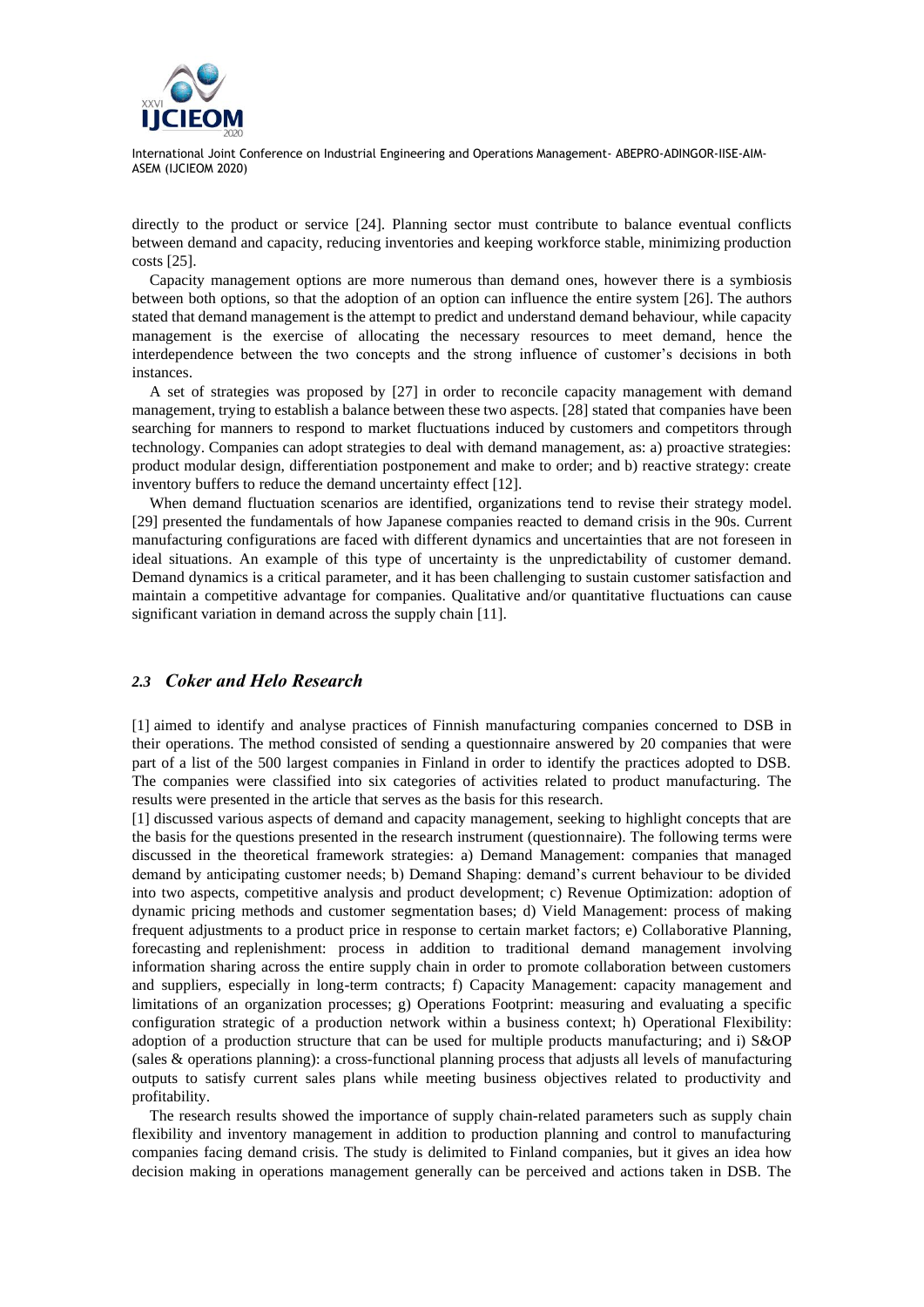

model developed highlighted the interactions between demand management and supply management to the DSB. Drastic changes in demand in terms of volume, product mix or product life cycle imply changes in decision-making process of organizations at all levels. Supply chain structure, flexibility, demand, capacity, inventory, and revenue managements are perceived as key practices for DSB strategies.

### *2.4 Mendes Research*

[2] conducted a case study consisted of identifying a company operations model inserted in a scenario of demand fluctuation. The model identification was possible through the conduction of a case study based on an exploratory research that analysed and described the main components of the operations management process in the mentioned organization as well as the main strategies recommended for demand fluctuation scenarios. The author related strategies for demand oscillation scenarios found in literature with factors that compose processes concerned to operations management in the company under study. The main process factors managed in the context of operations management were identified, such as: raw material, machinery, measure and control, environment and facilities, human resources, method, flow, information, customers and improvement analysis.

All information was integrated into a model focusing to reproduce the set of strategies adopted in the company and its representativeness in management and sustainability. The strategies proved to be effective for the company, guiding the organization in the moment of demand fluctuation crisis. The research found 27 strategies adopted and classified them according to processes' factor, such as: a) Human Resources: quantitative adaptation, qualitative targeting, polyvalence and multi- capacity, overhead reduction, culture changing, flexibility, quick adaptation, change in allocation, contributions appreciation, incentive to innovation; b) Method: collaborative planning, flexible manufacturing, responsive capacity, contingence planning, risk analysis, periodic strategy review; c) Customer: relationship mapping, grouping by similarity, identification of demand; d) Machine/Hardware: investment in fast return niches, disinvestment in certain areas; e) Information: provision of information to reduce variability; f) Analysis and Improvement: better services and products; g) Manufacturing and Control: cost control, process variability control; Inputs: cost reduction (raw materials and others); h) Environment and layout: assets efficiency increase; and i) Flow: demand-side management.

In the model adopted by the company under study the process factors were all linked to the dimension related to human resources. This was adopted due to the interfaces that human resources have with all other factors, functioning as a binding element of all dimensions and strategies. Human resources factor connects all the others, highlighting the importance of this factor in the interdependence relationships in operations management context. The other components of the model show the guidelines adopted by the organization. [1] presented financial aspects such as price, revenue and income management that are not included in [2] previous research which focused more on the operational aspects and their components. As using the research instrument used by [1], the authors of this research consider deepening the strategies taken into consideration for demand crisis scenarios that lead to DSB as an important factor to ensure the continuity of companies' operations and their competitiveness in oil and gas E&P service industry in Brazil.

### **3 Research Method**

A case study research is best applied when the research addresses an exploratory or a descriptive study. A single case study is chosen when there is a representative case and/or the case study is used to describe a particular phenomenon. Also, it can be used to expand on a case unearthed by a survey [30]. The company, object of this study, was chosen because there was information about its management model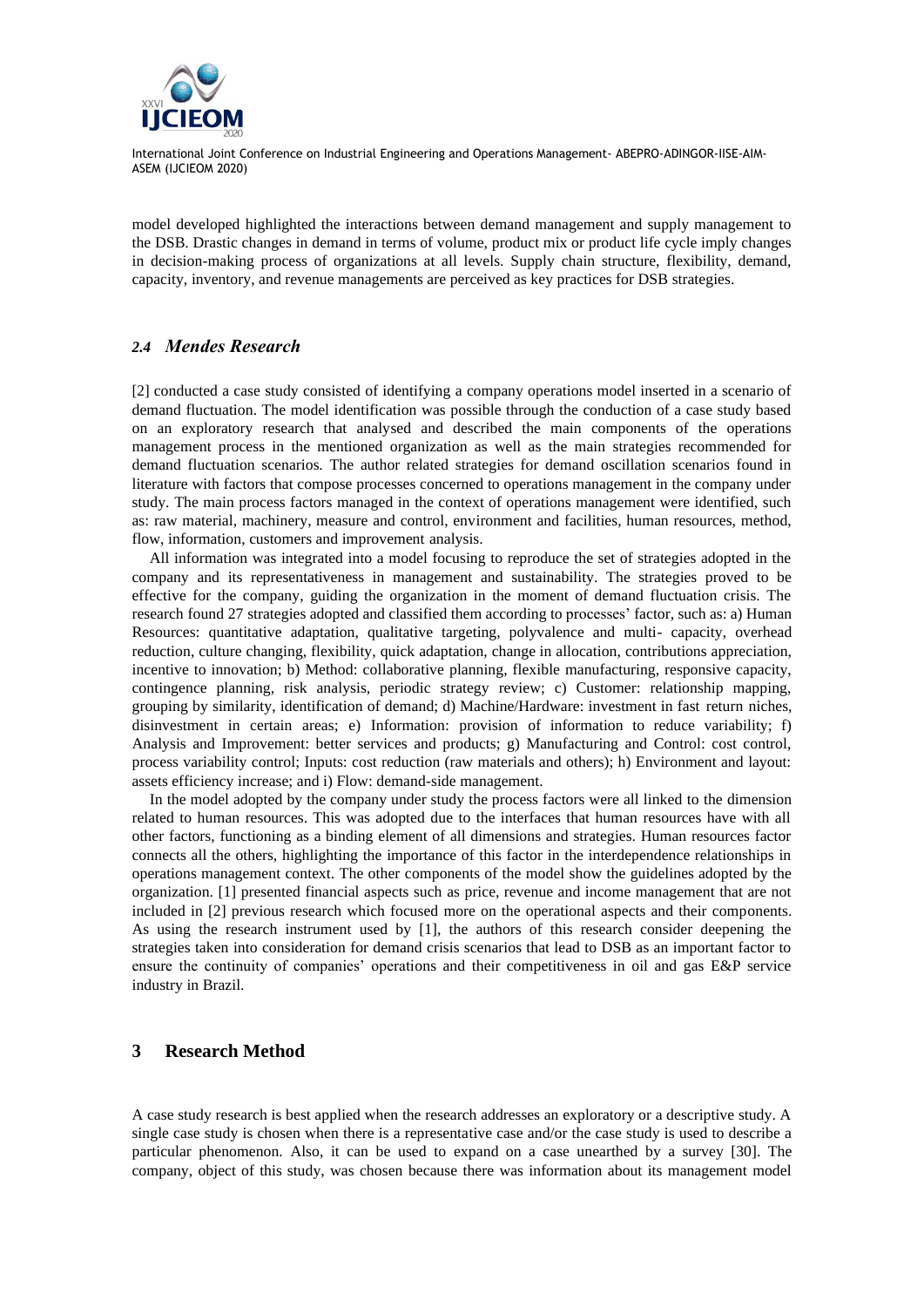

and its effects on the organization's adaptation in demand crisis situation from previous study [2]. Also, the researchers were granted full accesses to the company's primary and secondary sources to continue the research conducted by [2] and to fill the gaps from the previous research (purpose of this paper). Additionally, the company agreed to participate to this study and to answer the questions raised by [1]. This was a decisive choice of the studied company due to the availability of the information and data provided which made possible to identify and compare the strategies adopted by companies to adapt in situations required in DSB.

As a single case study, the protocol followed methods, procedures and general rules in using instruments of data collection [31]. This is an applied and descriptive research, with a qualitative approach and exploratory objectives through the application of the questionnaire designed by [1] in the same company studied by [2] to add a precise understanding to the existing body of literature and study control. The study was supported with direct data collection from primary sources at the company case [31,32]: interviews and a validation workshop. Secondary sources of data included: company's reports and documents and data were used to complement and triangulate sources with primary data. The triangulation of data strengthened the validity and reliability of this research [32]. The primary data collection consisted of more than 100 h of direct contact:

1. Application of the questionnaire to the managers of the studied company. It consists of forty-seven questions divided in eight categories distributed as follows: A) general information (five questions); B) supply chain structure (four questions); C) supply chain flexibility (eight questions); D) demand management (six questions); E) capacity management (three questions); F) inventory management (two questions); G) pricing, revenue and yield management (five questions); and H) survey feedback (two questions) [1]. The questionnaire focused on manufacturing strategies for DSB related to operations management finding parallel to this study. The instrument was tested and validated in [1]; thus, its consistency and comprehensiveness are assured.

2. Face-to-face meetings were conducted during the first quarter of 2019 to analyze the proposed questions and evaluate whether the available information was sufficient to answer the questions. Managers from the Brazilian unit were personally invited to participate in this research. The company has four managers (operations; planning and logistics; quality control and engineering; and finance and controlling) who take care of the entire operation. All of them agreed and participated in the research.

3. Active back-and-forth interactions. The questionnaire was sent to the company's operations manager, who was designated as the primary respondent to answer the questionnaire and to validate the questions and its comprehension. Later, the questionnaire was sent to the other respondents. The operations manager did not present any queries, objections or doubts related to the questions, as well the other managers. The questionnaire was applied in English, as the unit's staff are English spoken and to guarantee the questions and the responses consistency.

4. Two validation workshops with the four respondents. The questionnaire was answered by the managers after a workshop conducted by the primary respondent. This validation workshop was done to ensure coherence, applicability, consistency of responses and minimize any inaccuracy data required to answer a question and/or personal impressions. Following, the results of the questionnaire were discussed and compared with the results found by [2], in a second workshop.

It should be noted that part A (general information of the company) from the questionnaire will be presented during section 4.1 and that part H (survey feedback) had no answers. It is important to stand out that the questionnaire proposed [1] was completed jointly by the four managers and the information was consolidated into a single document in the second workshop. The managers were gathered in a room and the answers to the questions were the result of a consensus among the four managers. Then, a document consolidated and approved by all the respondents was made to ensure that the response represented the current reality of the company and guarantee the validity and reliability according to [31, 32]. Also, it is relevant to mention that there are other E&P companies in Brazil, but they did not participate in this study.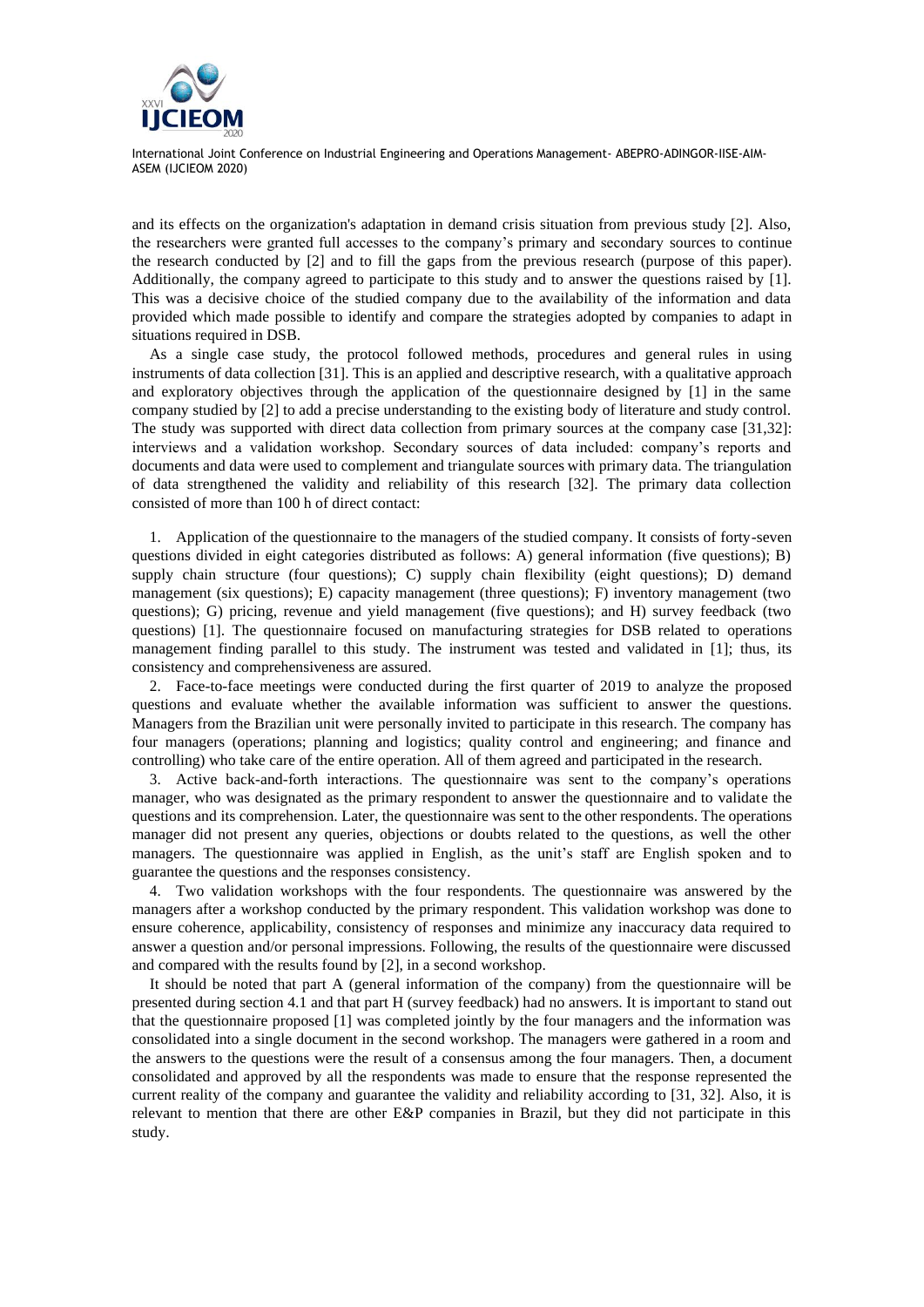

#### **4 Results and Discussions**

In this section will be presented the company and the main results and discussions regarding to the questionnaire application and its comparison to [1] and some managerial recommendations to the studied company.

### *4.1 Company*

The company object of the study is part of an international holding which the main business is to provide solutions related to steel tubes manufacturing. The company was settled in Brazil, in 2008, to meet a demand expectation for solutions integrating products and services for oil and gas (E&P) industry. The organization was implemented as a unit dedicated basically in tubular maintenance services. However, in 2013 the unit was converted into an independent company from the group due to the addition of a logistics service. The company is located in the city of Rio das Ostras, Rio de Janeiro State, in Brazil, in a special area of the city dedicated to companies operating in the oil and gas business chain. It is important to stress out that the company's operations extend throughout Brazilian territory and abroad, including exporting products and services to several countries, with the focus on South America.

Within the general information of the questionnaire, according to the main type of industry, the company was classified as a manufacturer of metallic products. The questionnaire was answered by its managers, as the operations manager designated as the primary respondent, this part of the process has taken five days to be completed. In terms of number of employees, the company has about 220 employees (the turnover is around 5% by year) and can be compared with the medium-sized companies of the group analyzed in Finland.

### *4.2 Supply Chain Structure*

The company has an industrial complex with six facilities dedicated to manufacturing and providing services but does not have a distribution center. It can be compared to the group of 35% of Finnish companies that did not have their own distribution center. The company, like more than 50% of Finnish companies, is dedicated to the B2B market and follows the same model in delivering products directly to customers or having a logistics operator hired for this purpose. As Finnish companies that are subsidiaries of global companies, the studied company is also part of a global supply chain. The company can be classified as a product and service provider because it has in its portfolio several products and services of various purposes within the oil and gas (E&P) chain, many of which are not found in other companies of the holding of which it takes part [33]. The company be compared to 60% respondents to the Finnish survey who declared to be part of multi-purpose companies.

# *4.3 Supply Chain Flexibility*

Regarding supply chain flexibility, the company could be compared with 68% of Finnish companies that also have more than one supplier for their components [34]. Like 35% of Finnish companies, the company has interchangeability of components, but the Brazilian company does not use the full potential of this interchangeability, unlike Finnish companies. When it comes to new products design with the possibility of customizing products late in the process according to customers' needs, 60% of Finnish companies consider this important since the product project, the opposite of the studied company [12, 22, 27]. Concerning demand forecasts, the company follows the same method as 95% of Finnish companies,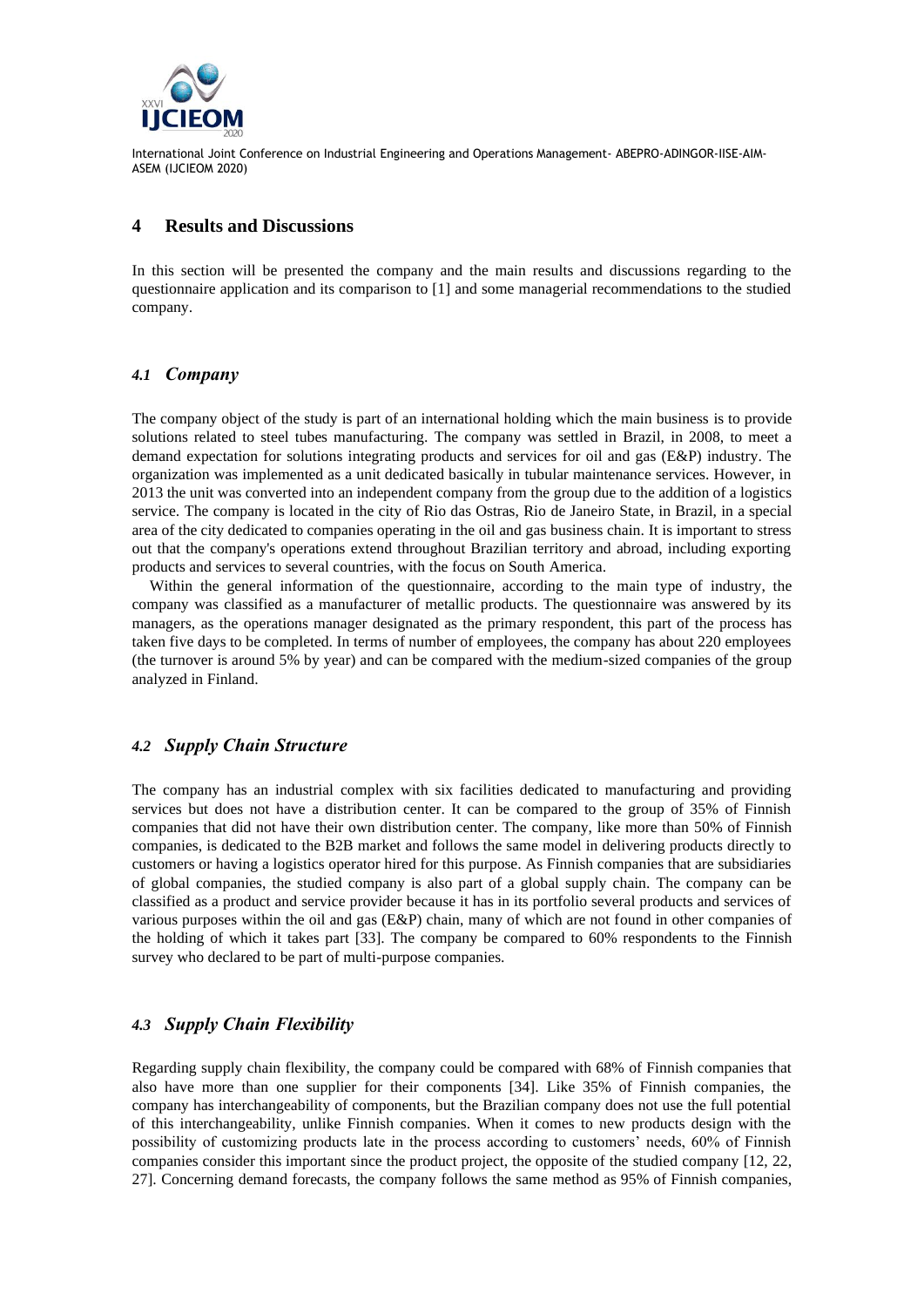

receiving information from their customers and forwarding to suppliers of critical items, constituting an information net withinthe supply chain [1, 25, 26].

#### *4.4 Demand, Capacity, and Inventory Management*

The first comparative analysis on this topic is the variable costs composition where the company differs from most Finnish companies. In Brazilian company, most part of the variable cost is committed to maintaining labor force, a situation for only 15% of Finnish companies. To 92% of Finnish companies, these costs are related to materials and components. When compared to the minimum level of production capacity, the Finnish companies reported a level of 36% while the Brazilian company reported a level of 30% for its operations balance. Regarding the maximum of production level, the company prefers not to exceed its maximum capacity over 95%, by reason of strategic availability to serve customers in emergency demands. Finnish companies prefer to work at a maximum level of 90% of their capacity.

In situations where there is an increase in demand, 45% of Finnish companies try to increase their production capacity, while 30% delay orders and 25% anticipate orders. In the company, production capacity adjustment is the first option, followed by the anticipation of orders and orders delay as the last option [25, 28]. Regarding monitoring of inventory critical items, the Brazilian company adopts practically all the indicators that are partially adopted by Finnish companies. The inventory excess is 20% in the company, while most Finnish companies have a 30% excess.

#### *4.5 Pricing, Revenue and Yield Management*

Most Finnish companies (45%) adopt annual price review as the Brazilian company with its largest customers. Another similarity is in the attitude adopted in case of an increase in demand, where Finnish companies (40%) and the studied company rarely change their prices to adjust the demand for their products and services. The Brazilian company seldom analyzes the readjustments consequences on the facilities capacity; a situation slightly different from the Finnish companies that adopt this kind of analysis more often (45%). Finnish companies (91,25%) consider the adoption of discounts on their prices as an alternative to inventory adjustment, a situation that the Brazilian company not considered under any circumstances [35]. An important similarity is in the use of variable hours as a strategy to increase revenue. About 70% of Finnish companies adopt this practice, which is also widely used by the Brazilian company.

#### *4.6 Differences Analysis*

This research aims to identify the strategies that coincide between the two mentioned researches, expanding the knowledge generated by [2]. In this sense, the contrasts between the diagnosis of Finnish companies and the Brazilian company can be seen in Table 1, which respond part of the research question. As in order to reduce gaps in the previous research [2] it is necessary to understand the differences and similarities in DSB strategies taken.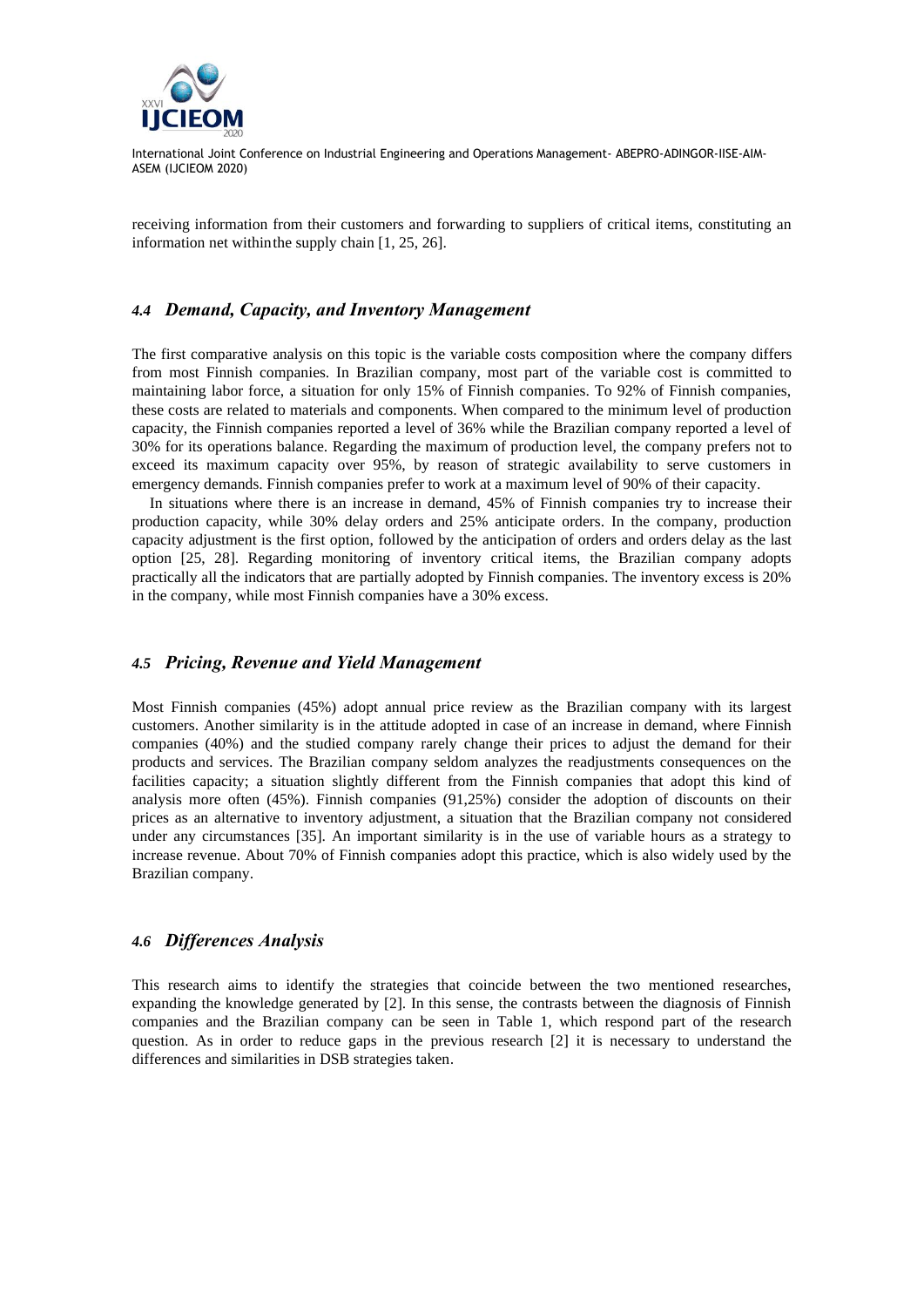

| <b>Question</b>                                                    | Finnish<br><b>Companies Average</b> | <b>Brazilian</b><br>Company |  |  |
|--------------------------------------------------------------------|-------------------------------------|-----------------------------|--|--|
| <b>B</b> - Supply Chain Structure                                  |                                     |                             |  |  |
| Number of production facilities.                                   | 3.35                                | 1                           |  |  |
| Number of distribution centers.                                    | 6.9                                 | 1                           |  |  |
| Degree of production specialization.                               | 3.25                                | $\overline{2}$              |  |  |
| Operational performance limitation.                                | 3.3                                 | 3                           |  |  |
| <b>C</b> - Supply Chain Flexibility                                |                                     |                             |  |  |
| The share of components used.                                      | 68%                                 | 90%                         |  |  |
| Importance of component commonality.                               | 4.15                                | $\overline{c}$              |  |  |
| Component commonality quantification.                              | 3.5                                 | $\overline{4}$              |  |  |
| Ability to postpone manufacturing.                                 | 2.55                                | $\overline{4}$              |  |  |
| New supply chain partners proposals.                               | 2.2                                 | 3                           |  |  |
| Supply chain partners targets.                                     | $\overline{2}$                      | $\overline{3}$              |  |  |
| Influence of macroeconomic developments.                           | 2.65                                | $\overline{c}$              |  |  |
| Attention of macroeconomic developments.                           | 2.55                                | $\overline{2}$              |  |  |
| <b>D</b> - Demand Management                                       |                                     |                             |  |  |
| Measurement of cost lost sales.                                    | $\overline{1,7}$                    | $\overline{2}$              |  |  |
| Customer in the market analysis.                                   | 1,95                                | 1                           |  |  |
| Competitors in the market analysis.                                | 2,15                                | 1                           |  |  |
| Demand behavior patterns identification.                           | 2,2                                 | $\overline{4}$              |  |  |
| Separation of products according to demand.                        | 1,2                                 | 1                           |  |  |
| Demands forecasts sharing.                                         | 1,7                                 | 1                           |  |  |
| <b>E</b> - Capacity Management                                     |                                     |                             |  |  |
| Minimum level of production capacity.                              | 36%                                 | 30%                         |  |  |
| Maximum level of production capacity.                              | 88%                                 | 95%                         |  |  |
| Adjustment of production capacity.                                 | 2,2                                 | 3                           |  |  |
| <b>F</b> - Inventory Management                                    |                                     |                             |  |  |
| Estimate of proportion to overall inventory.                       | 21,18%                              | 20%                         |  |  |
| Estimate of components from VMI.                                   | 23,50%                              | 15%                         |  |  |
| <b>G</b> - Pricing, Revenue and Yield Management                   |                                     |                             |  |  |
| Review of pricelist structure.                                     | 3,65                                | $\mathbf{1}$                |  |  |
| 3,45<br>Relation between demand and prices policy.                 |                                     | $\overline{4}$              |  |  |
| 3,25<br>Effects of price adjustment on capacity.<br>$\overline{4}$ |                                     |                             |  |  |
| Adoption of discounts to reduce inventory.                         | 3,65                                | 5                           |  |  |
| Planning strategies to improve production yield.                   | 3,05                                | $\overline{c}$              |  |  |

| <b>Table 1.</b> Difference quantification |  |
|-------------------------------------------|--|
|-------------------------------------------|--|

The major difference between the Brazilian company and the Finnish companies can be seen in the supply chain structure. The factors in which the strategies evinced the greatest alignment were capacity and inventory management [36]. These two aspects of management concentrate large part of the companies' investments in both scenarios [25]. In this context, it shows companies' concern to manage inventory costs for replacement, in case of positive demand fluctuation, or for maintaining minimum levels in case of negative fluctuation [24]. In the case of capacity, the management of production assets, workforce and flows resulting from productive activity also has strategic relevance in the markets subject of this research [26].

# *4.7 Managerial and Theoretical Recommendations*

In order to reduce the academical hiatus and generate more subsidies for the results found in [2], and respond the rest of the research question: How to reduce the gaps in [2] research and improve the knowledge on DSB in the company studied?, some managerial and theoretical recommendations on how Brazilian company could increase its degree of alignment with Finnish companies are summarized in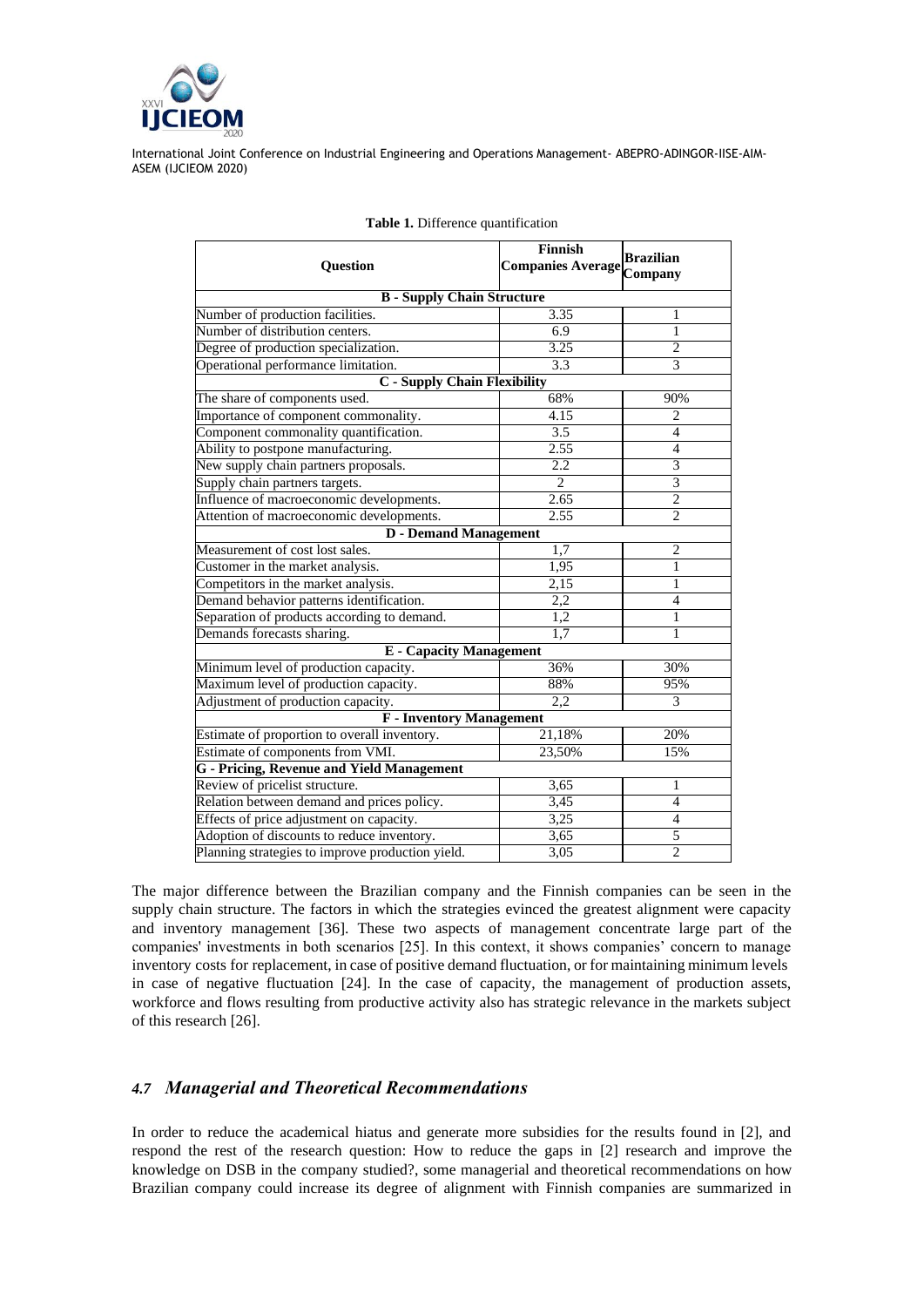

Table 2.

| <b>Aspect Evaluated</b>                           | Recommendation to get a better alignment                                                                                                                                                                                                                            | <b>Reference</b>   |
|---------------------------------------------------|---------------------------------------------------------------------------------------------------------------------------------------------------------------------------------------------------------------------------------------------------------------------|--------------------|
| Supply chain<br>structure                         | Increase the degree of supply chain integration. Standardizing<br>information plans and production results.                                                                                                                                                         | $[37]$             |
| Demand<br>management                              | Increase the amount of data to be analyzed from the perspective of<br>methodological data science, in order to obtain detailed information on the<br>relationships and interdependencies that can affect the dynamics of<br>demand management.                      | [38]               |
| Pricing, revenue,<br>and yield<br>management      | Structure pricing in data collection and negotiation throughout the chain,<br>considering buyers, sellers and intermediaries.                                                                                                                                       | [39]               |
| Supply chain<br>flexibility                       | Integrate multiple competencies from multiple sources in order to build<br>internal flexibility competencies and then promote this flexibility across<br>the supply chain.                                                                                          | $\lceil 34 \rceil$ |
| Inventory<br>management<br>Capacity<br>management | Apply computational process simulation, to coordinate an application of<br>methods from inventory management and capacity management resulting<br>in improvement. The target is to preview the levels of stock and resources<br>demanded to support the operations. | [36]               |

#### **Table 2.** Recommendations to increase the alignment

The main theoretical contribution of this study is to show that some management strategies in crisis situations where there is a fluctuation in demand, can be adopted in different geographical and market contexts as corroborated by [40]. In this way, the application of management practices identified through the case studies can be effective in solving problems even outside the study's original circumstances [41]. This research main managerial contribution is to generate more subsidies for the company object of this study to improve its competitiveness and strategies in DSB situations in the E&P industry segment diminishing academical hiatus and expanding knowledge on the subject.

### **5 Conclusions**

This research aimed to compare strategies adopted by companies to adapt to situations required in DSB in Finland [1] with a service company in Brazil studied in [2] from the oil and gas (E&P) industry. It compared both operations management model and strategies through a common assessment to the two realities, with a questionnaire application. Data were collected and analyzed where common practices were observed as well as differences. The strategy that presented least alignment in DSB category was the supply chain structure. This difference may be related to the fact that the company in Brazil has only one production unit and does not have a distribution center. It is inserted in the oil and gas industry where the solution provided to customers requires another supply structure, focused on production flexibility and proximity to consumption centers, reducing distribution centers' needs.

In the case of the company, cost management strategy has been improved over the last four years with inventories structuring and management. Finnish companies in many cases are part of global production chains and need to have managing systems and strategies in order to control inventory levels and effectiveness in supplying demand. In Brazilian company, variation in its operational capacity is linked to assets mobilization and demobilization and temporary labor hiring. The company operates at least 30% of its capacity level very similar to the Finnish companies (84%). When it comes to maximum level of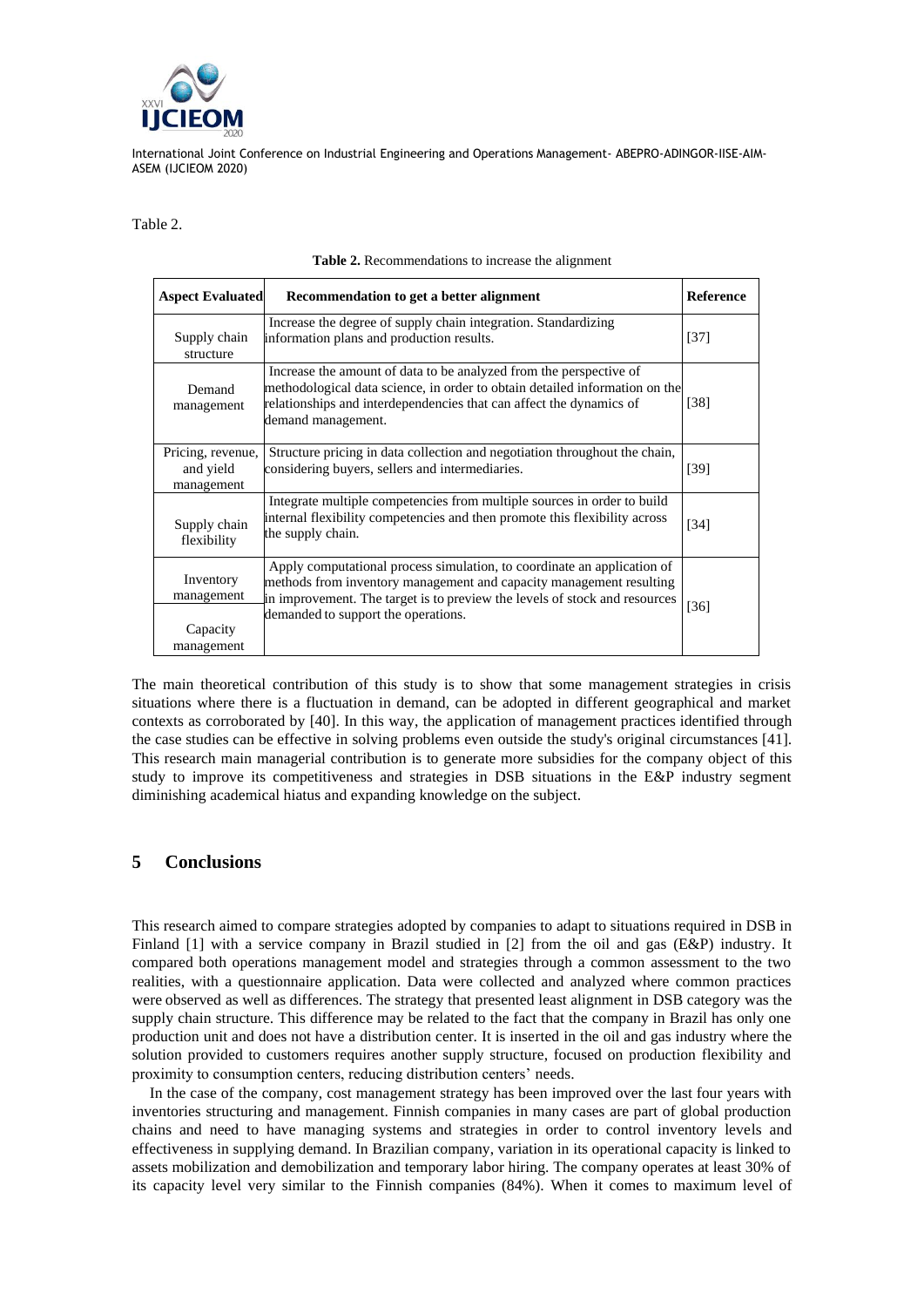

capacity the companies from both countries' present similar strategies. Brazilian company adopts 95% as limit as a strategy to absorb eventual demands for emergency services, a very common situation in oil industry in Brazil.

It can be concluded that there are more convergences than differences between the two DSB strategy models. The fact that the organization operating in Brazil is a subsidiary of a multinational company may have contributed to this affinity in dealing with demand fluctuations, since in both scenarios there is an integration with global supply chains and operations management strategies. In this sense, the previous results from [2] can be confirmed. Limitations are related to the scope of the researches used as the base to this study and the scenarios of Finland and Brazil and the investigation of one single company in Brazil. The results showed that there are strategies that can be applied in different economical, geographical and social contexts as well as other industries and markets segments for DSB in different crisis demand scenarios. As a suggestion for future research, it is proposed to explore the major differences in terms of practices and strategies in more companies in Brazil, as well as in more diverse industries and market segments. Other companies from E&P industry should be included in the comparison, in the future, in a multiple cases research.

### **References:**

1. Coker, J., Helo, P.: Demand-supply balancing in manufacturing operations. Benchmarking: An International Journal 23 (3), 564-583 (2016).

2. Mendes, F. B.: Apresentação de um modelo de gestão de operações para empresas de serviços em cenários de crise: Um estudo de caso na indústria do petróleo. Dissertação (Mestrado), Universidade Federal Fluminense (2018).

3. Fitzsimmons, J. A., Fitzsimmons, M. J.: Administração de serviços: operações, estratégias e tecnologia de informação. 7 th edn. Bookman, Porto Alegre (2000).

4. Kalchschmidt, M., Verganti, R., Zotteri, G.: Forecasting demand from heterogeneous customers. International Journal of operations & Production Management 26 (6), 619-638 (2006).

5. Jack, E. P., Powers, T. L.: Managerial perceptions on volume flexible strategies and performance in health care services. Management research news 29 (5), 228-241 (2006).

6. Kumar, P. et al.: Auxiliary Flexibility in Healthcare Delivery System: An Integrative Framework and Implications. Global Journal of Flexible Systems Management 19 (2), 1-14 (2018).

7. Fonseca, M. N. et al.: Análise de viabilidade do desenvolvimento de um capo de petróleo: uma abordagem por opções reais no contrato de partilha de produção. Revista Brasileira de Gestão de Negócios 19 (66), 574-593 (2017).

8. ANP. Agência Nacional de Petróleo, Gás Natural e Biocombustíveis. Boletim Anual de Exploração e Produção de Petróleo e Gás Natural. Rio de Janeiro (6), (2016).

9. Hartmann, B.; Sam, S.: What low oil prices really mean? Harvard Business Review 28 (2016).

10. Sam, S., Trebino, J., Orr, B., Peterson, R. D.: Oil's Boom-and-Bust Cycle May Be Over. Here's Why. Harvard Business Review. N.p. (2018).

11. Ali, R., Deif, A.: Assessing leanness level with demand dynamics in a multi-stage production system. Journal of Manufacturing Technology Management 27 (5), 614-639 (2016).

12. Liu, G., Shah, R., Schroeder, R. G.: Managing demand and supply uncertainties to achieve mass customization ability. Journal of Manufacturing Technology Management 21(8),990- 1012 (2010).

13. Dewulf, G., Van Der Schaaf, P.: Portfolio management in the midst of uncertainties: How scenario planning can be useful. Journal of Corporate Real Estate 1 (1), 19-28 (1999).

14. Goodridge, M.: Operations management of human resources in the 1990s. International Journal of Operations & Production Management 6 (4), 42-60 (1986).

15. Sandroni, P.: Dicionário de economia do século XXI. Record, Rio de Janeiro (2006).

16. Rossetti, J. P.: Introdução à economia. 21st edn. Atlas, São Paulo (2016).

17. Krugman, P. R, Wells, R.: Introdução à economia. Elsevier, Rio de Janeiro (2007).

18. Vasconcellos, M. A. S., Garcia, M. E.: Fundamentos de economia. 5th edn. Saraiva, São Paulo (2014).

19. Téboul, J.: A era dos serviços: uma nova abordagem ao gerenciamento. 1st edn. Qualitymark, Rio de Janeiro (1999).

20. Bowersox, D. J.: Logística empresarial: o processo de integração da cadeia de suprimentos.1st edn. Atlas, São Paulo (2010).